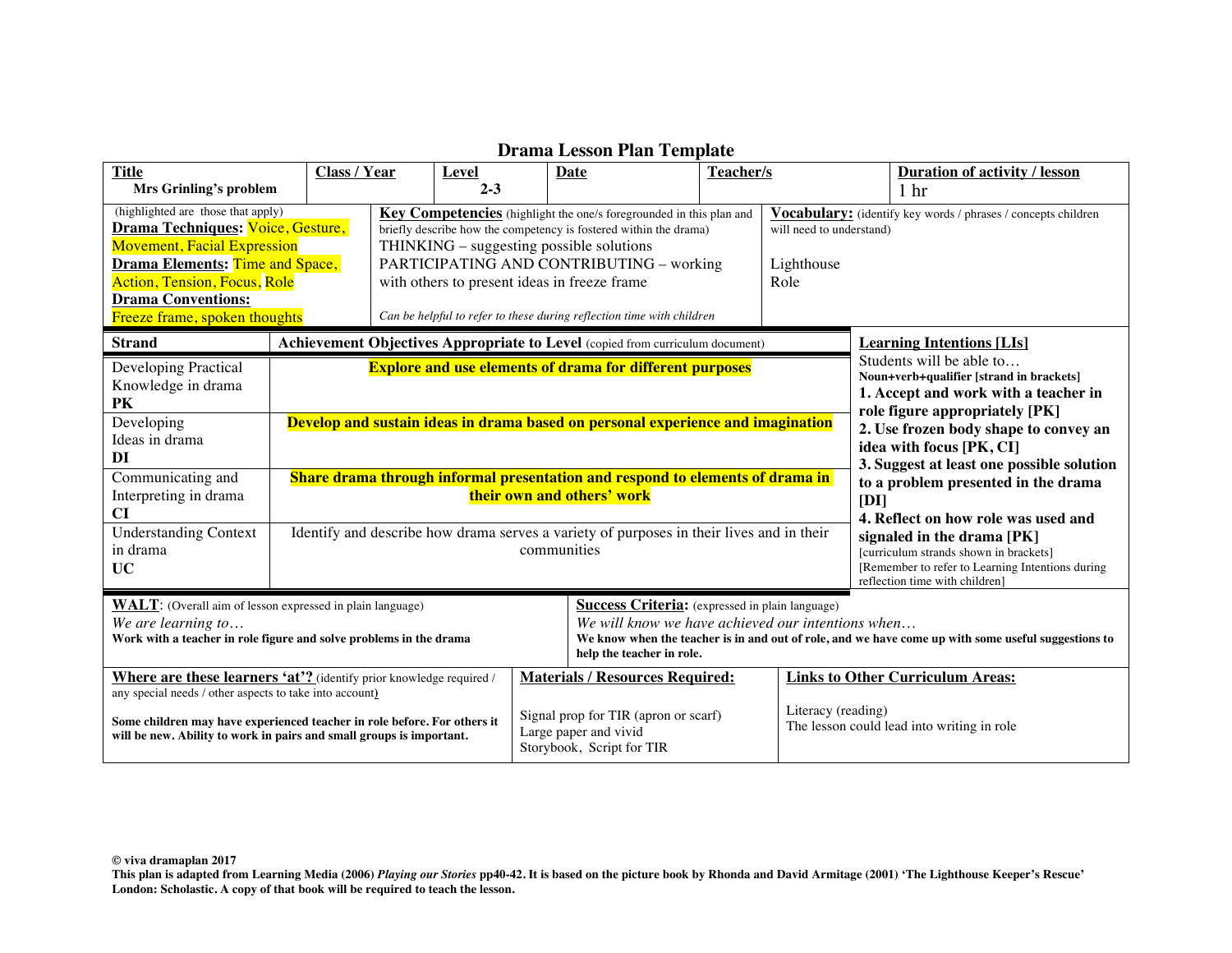| <b>Time</b> | LI no: | <b>Lesson Sequence / teaching steps</b> | Teaching 'script' / key questions                                                                                                                                                                                                                                                                                                                                                                                                                                                                                                                   | Organisation of group: space / safety<br>issues / management notes etc                              |
|-------------|--------|-----------------------------------------|-----------------------------------------------------------------------------------------------------------------------------------------------------------------------------------------------------------------------------------------------------------------------------------------------------------------------------------------------------------------------------------------------------------------------------------------------------------------------------------------------------------------------------------------------------|-----------------------------------------------------------------------------------------------------|
| 5 mins      |        | Freeze game whilst walking to<br>space  | When I say "freeze", I want you to<br>freeze in an interesting shape. Wait till<br>I say "unfreeze", then keep walking                                                                                                                                                                                                                                                                                                                                                                                                                              |                                                                                                     |
| 2 mins      |        | Expectations                            | Drama is about 'playing' but not<br>'playing around'. Need to give things a<br>go. Need to make our mates feel great.                                                                                                                                                                                                                                                                                                                                                                                                                               | Signal prop for teacher in role                                                                     |
|             |        | Transition into role                    | In a moment I'm going to take on a<br>role (pause – check understanding)<br>You will know I am in role when I'm<br>wearing this (signal prop). For this to<br>work, you need to accept me in role,<br>OK                                                                                                                                                                                                                                                                                                                                            |                                                                                                     |
| 3 mins      | LI.1   | TIR presents tension                    | Oh hello everyone. You haven't seen my husband<br>anywhere have you? Or my cat, Hamish? They<br>headed off for work hours ago but I haven't seen the<br>light come on! Perhaps I should explain. You see,<br>my husband is the lighthouse keeper. You know the<br>lighthouse over the bay? His job is to light the night<br>light to shine over the water and show the boats<br>where the rocks are. Every evening he rows over the<br>bay and Hamish likes to go too. But tonight the light<br>didn't come on. He's been gone for hours and I'm so | Adopt 'worried' tone of voice.<br>Present tension as though it is a real<br>problem – happening NOW |
|             |        | Transition out of role                  | worried!<br>I'm coming out of role now                                                                                                                                                                                                                                                                                                                                                                                                                                                                                                              |                                                                                                     |

SUGGESTED STRUCTUR: set groundrules / TIR hook / read story opening / children respond to tension / children suggest resolutions / children play out resolutions/ conclude / reflect

**This plan is adapted from Learning Media (2006)** *Playing our Stories* **pp40-42. It is based on the picture book by Rhonda and David Armitage (2001) 'The Lighthouse Keeper's Rescue'** London: Scholastic. A copy of that book will be required to teach the lesson.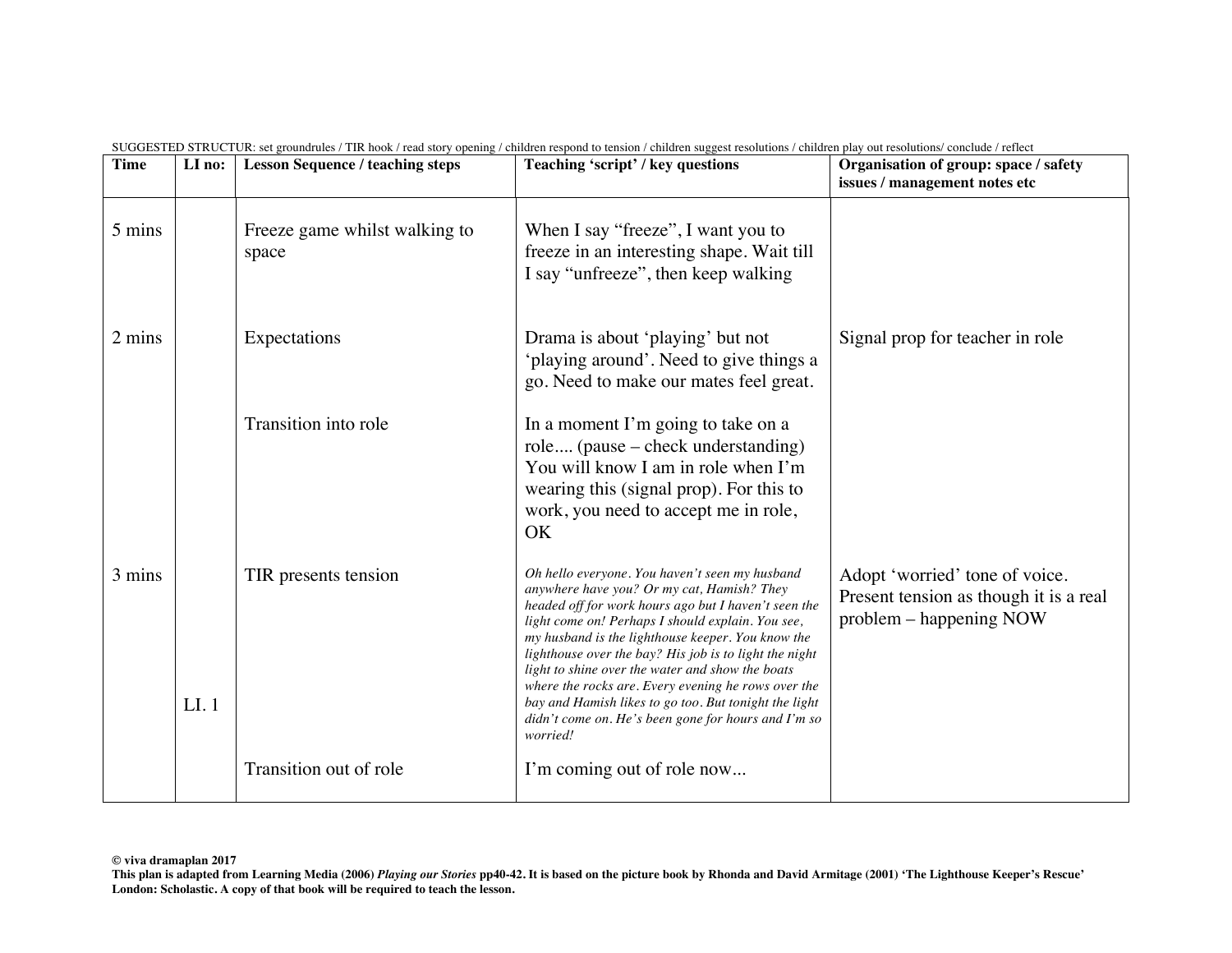| 5 mins       |      | Discussion                                   | What do you think is going on here?                                                                                                                                                                                                            |                                                                                                                                                                             |
|--------------|------|----------------------------------------------|------------------------------------------------------------------------------------------------------------------------------------------------------------------------------------------------------------------------------------------------|-----------------------------------------------------------------------------------------------------------------------------------------------------------------------------|
| 5 mins<br>10 |      | Story read<br>Children's response to tension | The person we just talked to is out of a<br>story. We are going to read the story<br>and get a bit more information.<br>Read story from "Once upon a time" to "peered<br>anxiously into the darkness"<br>So, what did we find out? What is the | Story book                                                                                                                                                                  |
| mins         |      |                                              | problem here?                                                                                                                                                                                                                                  |                                                                                                                                                                             |
|              |      |                                              | And what do you think Mr Grinling is doing now?<br>And Hamish?                                                                                                                                                                                 | Teachers circulate to support pairs                                                                                                                                         |
|              |      |                                              | Working in pairs. One of you will take the role of<br>Mr Grinling, the other will be Hamish the cat. Using<br>your freezing skills, create a frozen picture of what<br>you think Mr Grinling and Hamish are doing right                        | working together. Comment on<br>effective use of levels, facial<br>expression etc. Avoid 'directing'                                                                        |
|              | LI.2 |                                              | now?<br>Whole class shares their paired freeze<br>frames.                                                                                                                                                                                      | Share all at once. Or half a class at a<br>time. Clear signals for freeze /<br>unfreeze.                                                                                    |
|              |      |                                              | "Spoken thoughts" could be used here.                                                                                                                                                                                                          | Encourage children to respond to<br>each other's work                                                                                                                       |
| 5 mins       | LI.3 | Discussion – possible resolutions            | So what is the best way to solve this<br>problem? What solutions can you<br>suggest?                                                                                                                                                           | Bring children back to the 'mat'<br>Use paper and pen to record<br>suggestions<br>Encourage imaginative suggestions here -<br>Possibilities might include - a special alarm |
|              |      |                                              | If Mr and Mrs Grinling follow your advice, what<br>will happen?                                                                                                                                                                                | clock, training Hamish to check mr G is awake,<br>medication, a change of diet, taking on an                                                                                |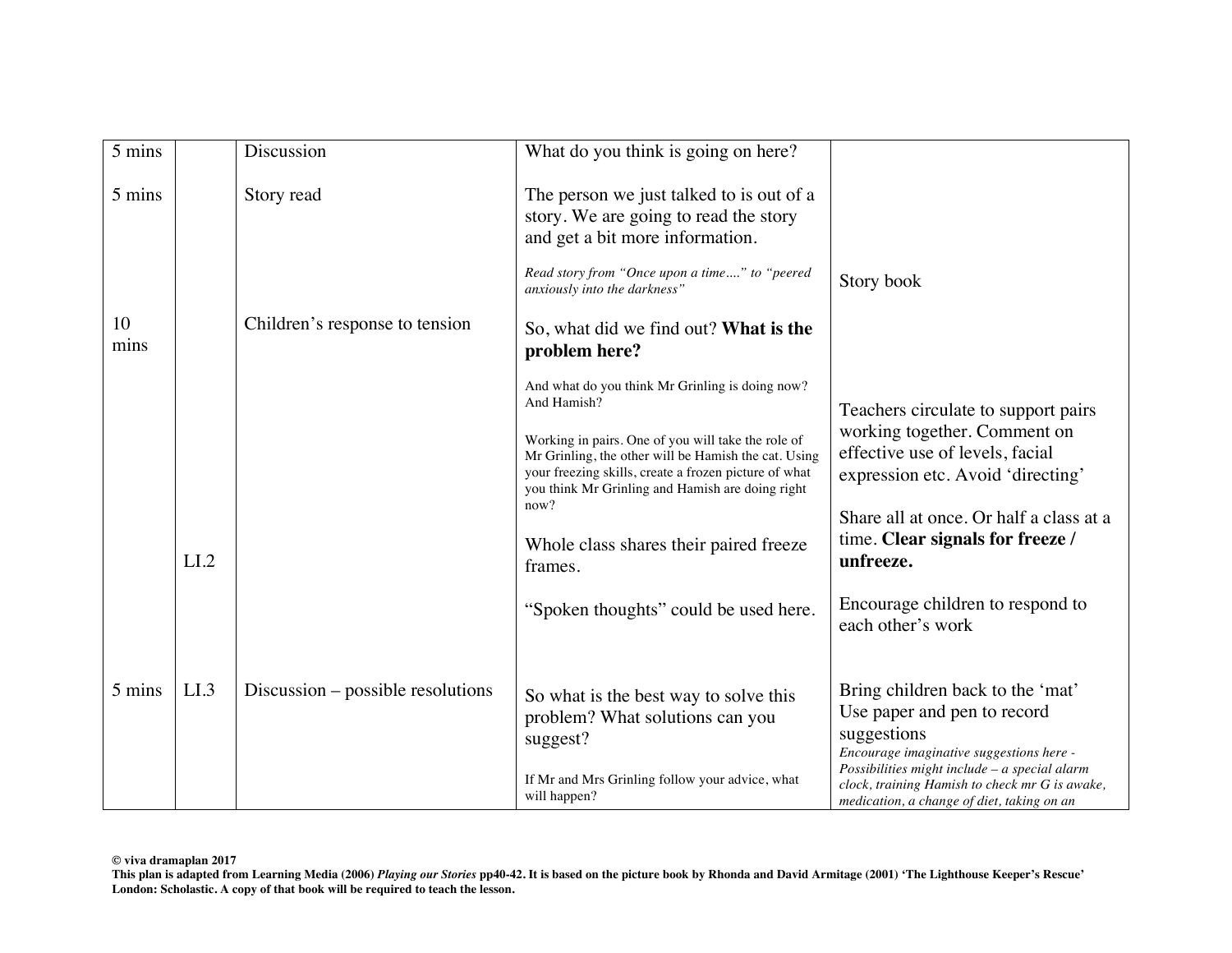|        |      |                                                              |                                                                                                                                                                                                                       | assistant                                                                                                                                     |
|--------|------|--------------------------------------------------------------|-----------------------------------------------------------------------------------------------------------------------------------------------------------------------------------------------------------------------|-----------------------------------------------------------------------------------------------------------------------------------------------|
|        |      |                                                              |                                                                                                                                                                                                                       |                                                                                                                                               |
| 7 mins | LI.3 | Children explore resolutions<br>through drama                | We are going to make another frozen picture<br>showing what might happen in the future if Mr and<br>Mrs Grinling follow your advice.                                                                                  | Groups of four this time?                                                                                                                     |
| 7 mins |      | Resolutions presented to TIR                                 | When you are ready, we will show your ideas to Mrs<br>Grinling                                                                                                                                                        | Teacher moves back into role using<br>signal prop. Circulates the groups<br>and looks at the images. Clear<br>management signals needed here. |
| 5 mins |      | TIR brings drama to close                                    | So, from what you have shown me, I can see I could<br>try and<br>What is the most important advice you have for me?<br>Thank you for helping me. I feel much better now<br>knowing what I can do to help my husband.  | Move back to the mat for discussion                                                                                                           |
| 5 mins | LI.4 | Out of role discussion – reflection<br>on drama lesson / LIs | What was it like working with a<br>teacher in role? How did you know the<br>teacher was in role? What did we use to<br>show her our ideas? Which of your<br>classmates did a particularly good job<br>in drama today? |                                                                                                                                               |

**This plan is adapted from Learning Media (2006)** *Playing our Stories* **pp40-42. It is based on the picture book by Rhonda and David Armitage (2001) 'The Lighthouse Keeper's Rescue' London: Scholastic. A copy of that book will be required to teach the lesson.**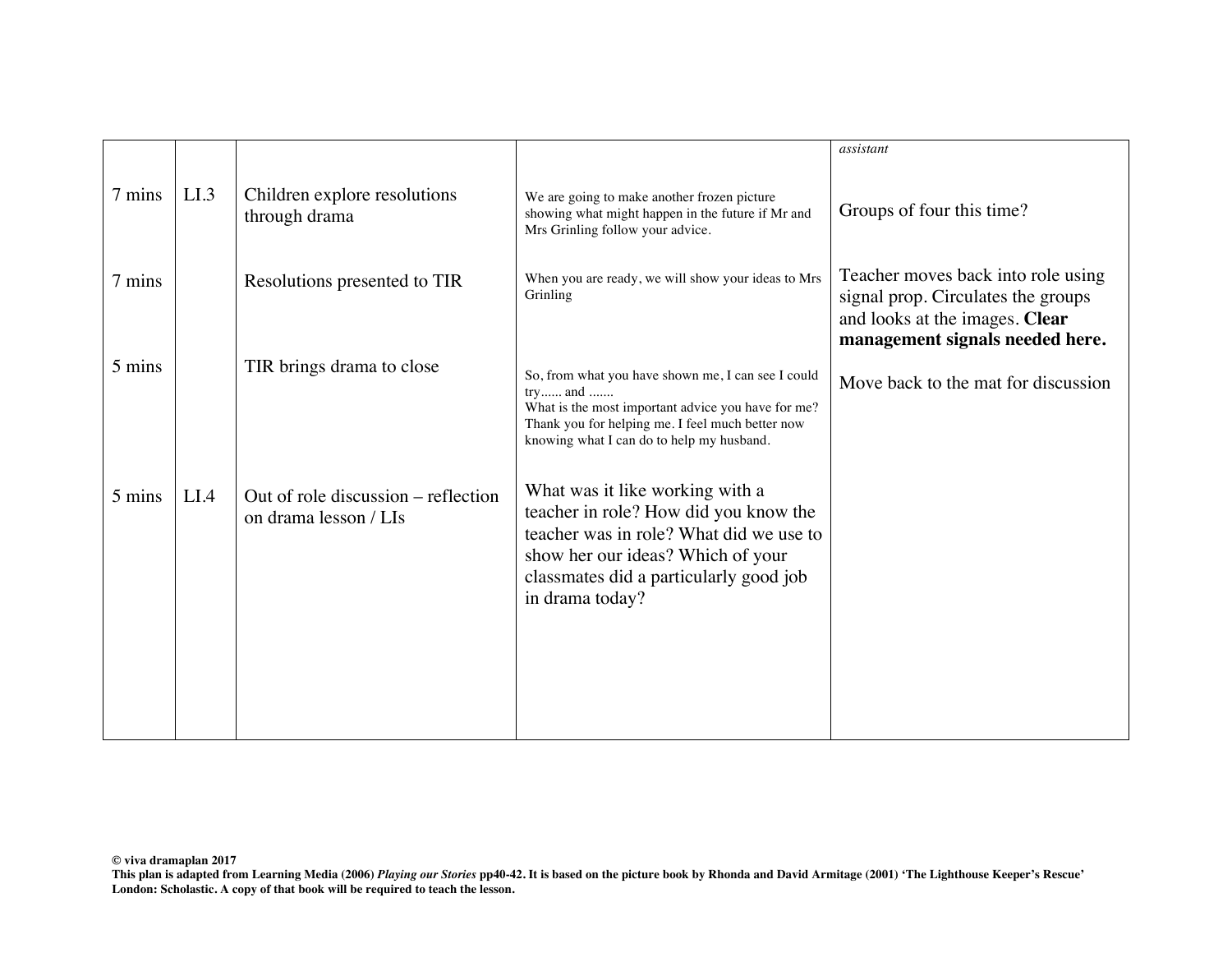| Child 1                                               |              | Child 2                                               |              | Child 3                                               |              |
|-------------------------------------------------------|--------------|-------------------------------------------------------|--------------|-------------------------------------------------------|--------------|
| Achieved<br>LI 1<br>Further Explanation:              | not achieved | LI 1<br>Achieved<br>Further Explanation:              | not achieved | Achieved<br>LI 1<br>Further Explanation:              | not achieved |
| Achieved<br>LI $2$<br>Further Explanation:            | not achieved | Achieved<br>LI 2<br>Further Explanation:              | not achieved | Achieved<br>LI $2$<br>Further Explanation:            | not achieved |
| Achieved<br>LI 3<br>Further Explanation:              | not achieved | Achieved<br>LI 3<br>Further Explanation:              | not achieved | Achieved<br>LI 3<br>Further Explanation:              | not achieved |
| LI $\overline{4}$<br>Achieved<br>Further Explanation: | not achieved | LI $\overline{4}$<br>Achieved<br>Further Explanation: | not achieved | Achieved<br>LI $\overline{4}$<br>Further Explanation: | not achieved |

## **Evaluation of children's learning (linked to Key Competencies):**

**Evaluation of children's learning (linked to LIs):**

| I noticed                       | (Child's name) | I noticed                         | (Child's name) | I noticed                        | (Child's name) |
|---------------------------------|----------------|-----------------------------------|----------------|----------------------------------|----------------|
| using the key competency of     |                | using the key competency of       |                | using the key competency of      |                |
|                                 |                |                                   |                |                                  |                |
| In the following way            |                | In the following way              |                | In the following way             |                |
|                                 |                |                                   |                |                                  |                |
|                                 |                |                                   |                |                                  |                |
| describe when, how, in what way |                | [describe when, how, in what way] |                | [describe when, how, in what way |                |
| competency was evident          |                | competency was evident]           |                | competency was evident           |                |